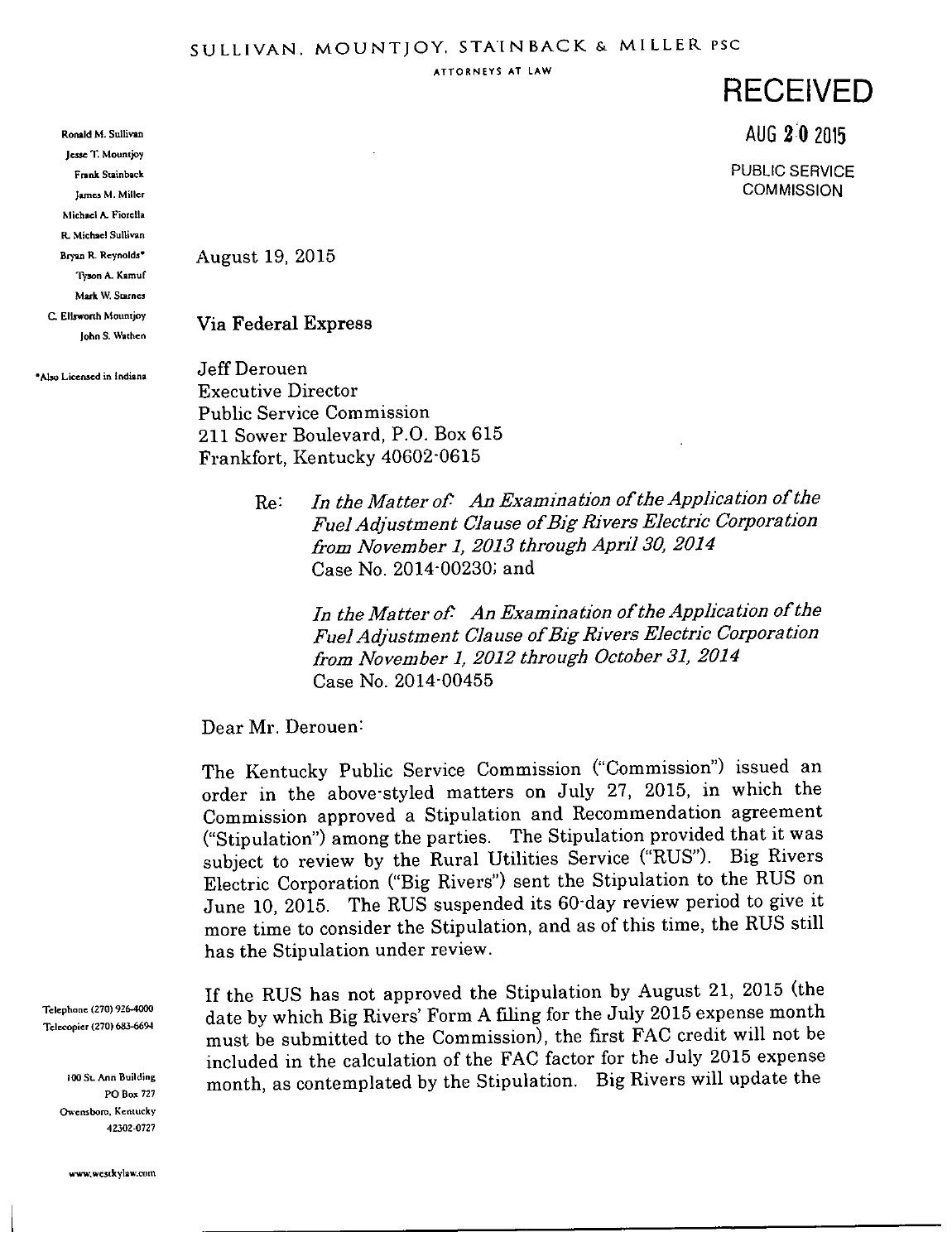Mr. Jeff Derouen August 19, 2015 Page 2 of 2

Commission and the parties as the RUS review proceeds.

Sincerely yours,

femes on mille

James M. Miller Counsel for Big Rivers Electric Corporation

JMM/lm

cc: DeAnna Speed Service List